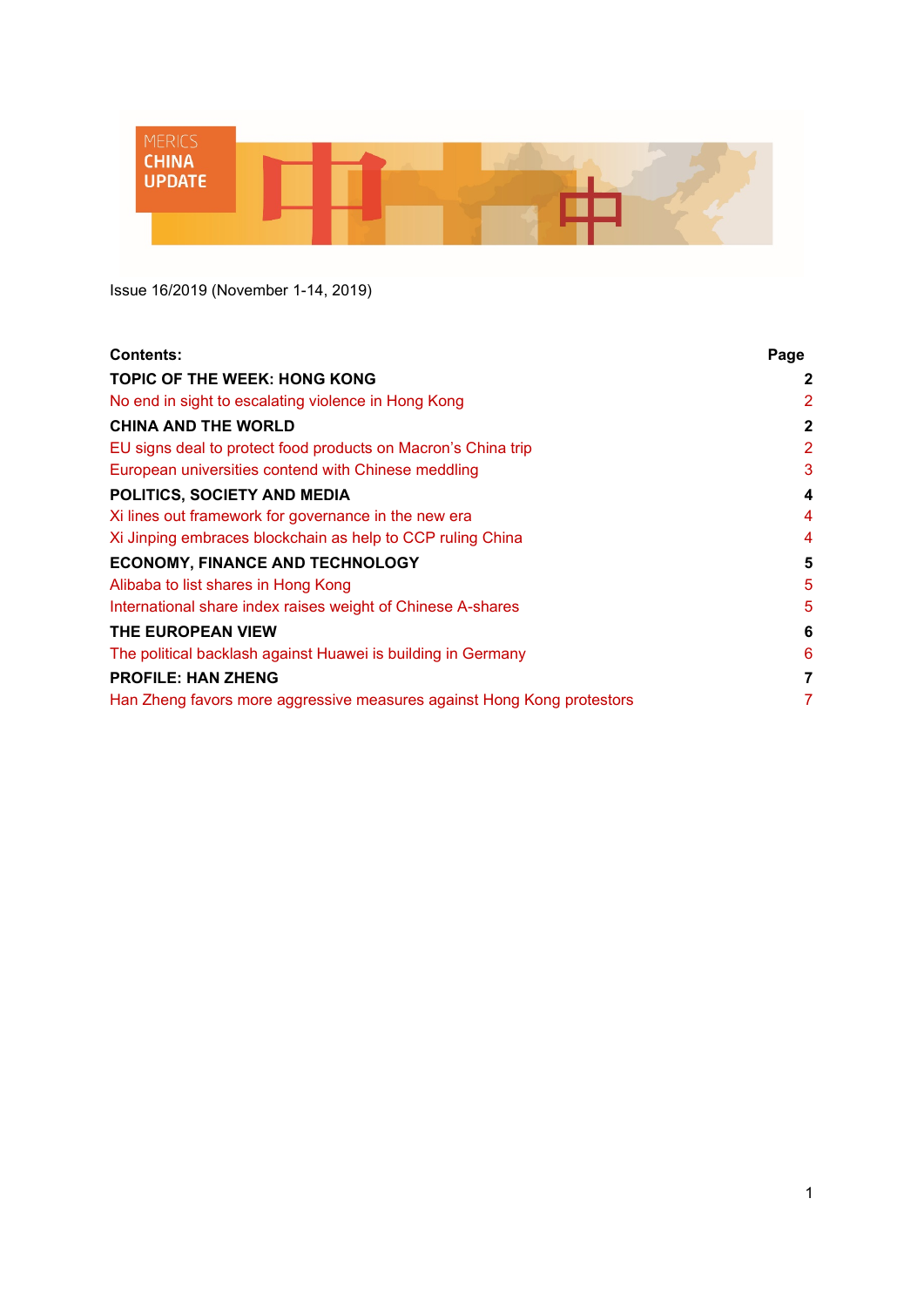

# <span id="page-1-0"></span>**TOPIC OF THE WEEK: HONG KONG**

#### <span id="page-1-1"></span>**No end in sight to escalating violence in Hong Kong**

Anti-government protests in Hong Kong have escalated further. The former British Crown Colony on Monday saw some of the [most violent days](https://www.scmp.com/news/hong-kong/politics/article/3037267/student-shot-and-man-set-ablaze-one-most-violent-days-hong) since demonstrators took to the streets five months ago. A policeman [shot a demonstrator in the stomach](https://www.theguardian.com/world/2019/nov/11/hong-kong-police-shoot-demonstrator-during-morning-rush-hour) and about a hundred other people were injured in separate incidents. A day later, the protests [spread to universities for the first time](https://www.scmp.com/news/hong-kong/politics/article/3037454/hong-kong-anti-government-protests-pitched-battles-campuses) - the Chinese University in Hong Kong and three other institutions were affected. Police used tear gas and fired rubber bullets after activists threw stones and erected barricades, according to eyewitness reports.

In other parts of Hong Kong, protesters again managed to disrupt public transport by placing objects on railway tracks. In Central, the city's main business and shopping district, thousands of people again took part in the rallies and occupied a number of streets. Senior police superintendent Kong Wing-cheung was quoted as saying that Hong Kong was on "the brink of total collapse".

The protests were in part fueled by the death of a demonstrator at the end of last week. The 22-yearold student fell from the deck of a car park during a police deployment and later died in hospital. In the last few days, protestors attacked numerous shops and offices of institutions they deemed to be close to Beijing - including the [Hong Kong office of China's official Xinhua news agency.](https://www.washingtonpost.com/world/asia_pacific/the-latest-hong-kong-protesters-vandalize-xinhua-office/2019/11/02/1be6a4b0-fd60-11e9-9e02-1d45cb3dfa8f_story.html) One Chinese mainlander was set on fire and is still in critical condition. Given a rising number of verbal attacks and violent assaults, a steady [stream of students and workers from mainland China is returning home.](https://www.scmp.com/news/hong-kong/politics/article/3037026/scores-chinese-students-flee-hong-kong-over-fears-they-will) 

The Chinese Foreign Ministry spokesman Geng Shuang accused the demonstrators of "large-scale violent offenses" that had "pushed Hong Kong to a precarious position" and terrified its populace. There was also international criticism of the mounting violence in the city. The US government expressed "grave concern" about the situation and called on "Hong Kong police and civilians alike" to de-escalate. The British government described the escalation in Hong Kong as "deeply disturbing".

After verbal [backing from China's state and party leader Xi Jinping](https://www.nytimes.com/2019/11/04/world/asia/china-xi-lam-hong-kong.html) and meeting with Vice-Premier Han Zheng, Hong Kong Chief Executive Carrie Lam seems to have regained her authority. It was [wishful](https://www.hongkongfp.com/2019/11/12/wishful-thinking-believe-hong-kong-govt-will-yield-protesters-demands-leader-carrie-lam-says/)  [thinking to believe violence would lead her government to give in to protestors,](https://www.hongkongfp.com/2019/11/12/wishful-thinking-believe-hong-kong-govt-will-yield-protesters-demands-leader-carrie-lam-says/) she said. The 4th Plenum of top CCP officials in Beijing stressed the need to maintain national security and announced renewed attempts to introduce national security legislation and patriotic education, which has sparked previous protests.

MERICS expert **Katja Drinhausen**: "With its current mode of communication and announced measures, the central government in Beijing makes a peaceful resolution more and more difficult."

## <span id="page-1-2"></span>**CHINA AND THE WORLD**

#### <span id="page-1-3"></span>**EU signs deal to protect food products on Macron's China trip**

French president Emmanuel Macron visited China early November to meet Chinese counterpart Xi Jinping. Paris and Beijing [signed commercial contracts](https://www.reuters.com/article/us-china-france-macron/china-and-france-sign-deals-worth-15-billion-during-macrons-visit-chinese-official-idUSKBN1XG0NM) worth USD 15 billion in the fields of energy, aeronautics, agriculture and environmental protection. Although the visit produced no visible movement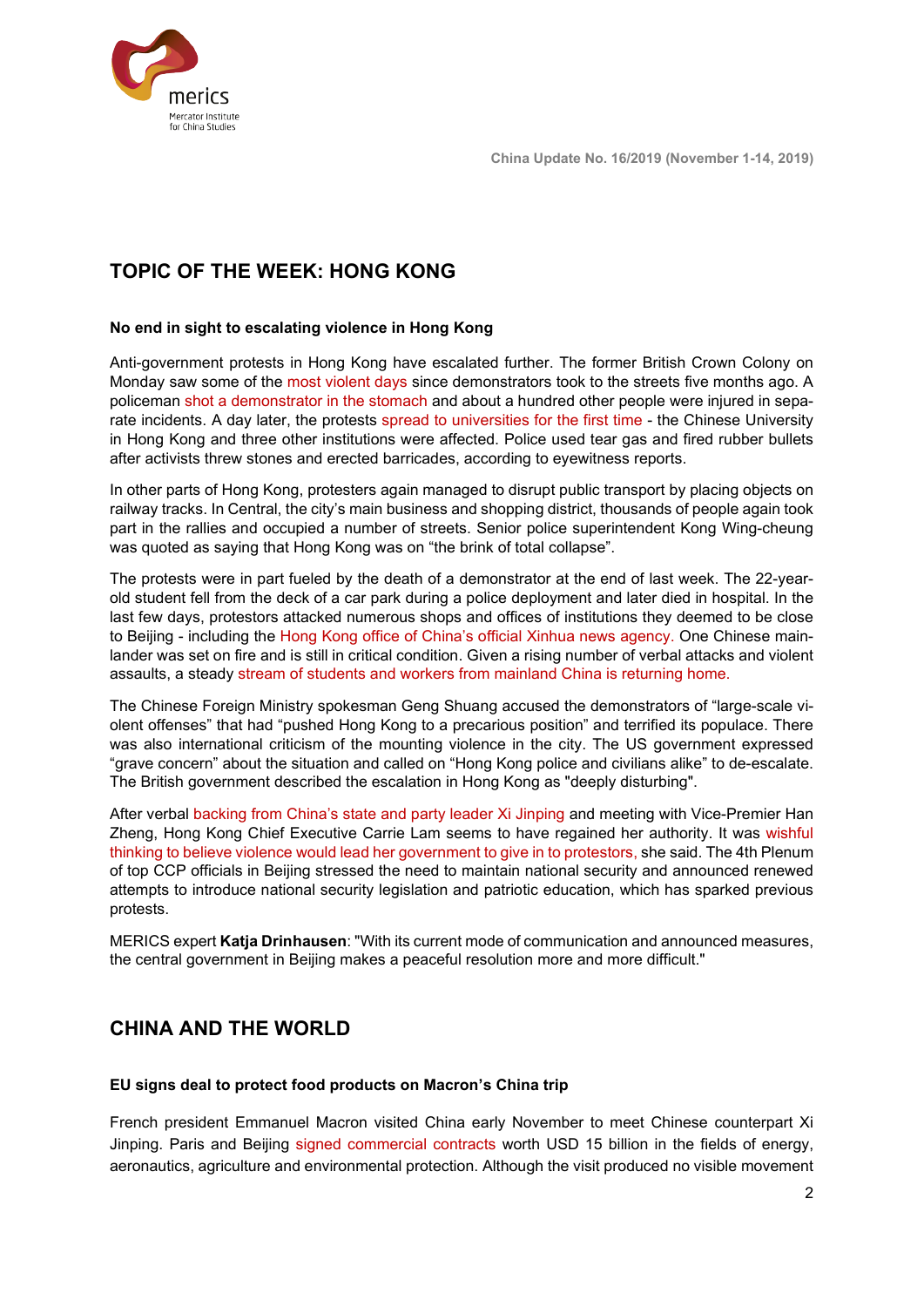**China Update No. 16/2019 (November 1-14, 2019)**



on contested issues like Beijing subsidizing state-owned enterprises, the [European Union scored a vic](https://www.scmp.com/news/china/diplomacy/article/3036691/french-president-emmanuel-macrons-visit-china-was-success-more)[tory:](https://www.scmp.com/news/china/diplomacy/article/3036691/french-president-emmanuel-macrons-visit-china-was-success-more) A long-awaited agreement to protect 100 European Geographical Indications (GIs) like Feta and Champagne in China and 100 Chinese GIs including Anji White Tea in the EU. The document was signed by Chinese officials and the EU's Agriculture and Rural Development Commissioner Phil Hogan, who had travelled with Macron. The absence of Italian Foreign Minister Luigi di Maio – in China for a trade fair – was remarkable.

The French President has been eager to [present himself as the leader of Europe's China policy.](https://www.bloomberg.com/news/articles/2019-11-06/macron-xi-pledge-to-uphold-free-trade-during-china-visit) During Xi Jinping's European visit in March, he invited German Chancellor Merkel and European Commission President Juncker to Paris to show Xi a European united front. The French president is known for speaking critically of China's policies, from state aid and market access restrictions to the "one-way" nature of the Belt and Road initiative.

## <span id="page-2-0"></span>**European universities contend with Chinese meddling**

European universities have been rattled by revelations about pro-China advocates attempting to influence three academic institutions - evidence of the Chinese party-state's eagerness to shape opinion in liberal democracies. The [Chinese Embassy in Prague financed an academic course](https://www.euractiv.com/section/politics/news/china-funded-propaganda-course-at-czech-university/) and conferences that promoted Beijing's propaganda on the Belt and Road Initiative (BRI) at Prague's Charles University, according to Czech investigative reports.

Around the same time, Belgium's Vrije Universiteit Brussel (VUB) learned that the former head of the Confucius Institute, Renmin University professor Song Xinning, had been [barred from entering the](https://www.scmp.com/news/china/diplomacy/article/3035627/chinese-professor-accused-spying-belgium-barred-entering)  [Schengen Area](https://www.scmp.com/news/china/diplomacy/article/3035627/chinese-professor-accused-spying-belgium-barred-entering) for eight years after being accused of espionage. And just before that, the Financial Times revealed that the London School of Economics had shelved plans for a [China programme funded](https://www.ft.com/content/ba8645ca-016c-11ea-b7bc-f3fa4e77dd47)  [by Eric Li,](https://www.ft.com/content/ba8645ca-016c-11ea-b7bc-f3fa4e77dd47) a pro-China venture capitalist. The incidents illuminate some of the ways in which Beijing is trying to influence narratives about China. Similar cases have been reported in Australia, New Zealand and North America.

## **MERICS analysis: [Authoritarian advance: Responding to China's growing political influence in](https://www.merics.org/en/publications/authoritarian-advance)  [Europe.](https://www.merics.org/en/publications/authoritarian-advance)** A Report by MERICS and GPPi.

### **News in brief**

- Blue Dot Network: [US certification to set standards for infrastructure projects in Asia](https://www.ft.com/content/5c0a6226-fed1-11e9-b7bc-f3fa4e77dd47)
- Xi in Greece: President opens Piraeus port expansion and first Bank of China branch
- US, China, Russia, Pakistan meet [in Moscow to discuss Afghanistan](https://apnews.com/d1544080da0a4444b29e2c191730ae68) (joint statement [here\)](https://www.state.gov/u-s-russia-china-and-pakistan-joint-statement-on-peace-in-afghanistan/)
- RCEP: Major [regional trade deal to be signed in late 2020 without Indian participation](https://www.straitstimes.com/asia/se-asia/india-rejects-rcep-as-15-other-countries-look-to-sign-trade-pact-in-2020)
- US-China trade: Washington and Beijing [trade barbs at ASEAN Summit](https://apnews.com/8d35d47a368b41e19be8718cba220ef2)
- Indo-Pacific Business Forum: US pitches commercial alternative to China in Bangkok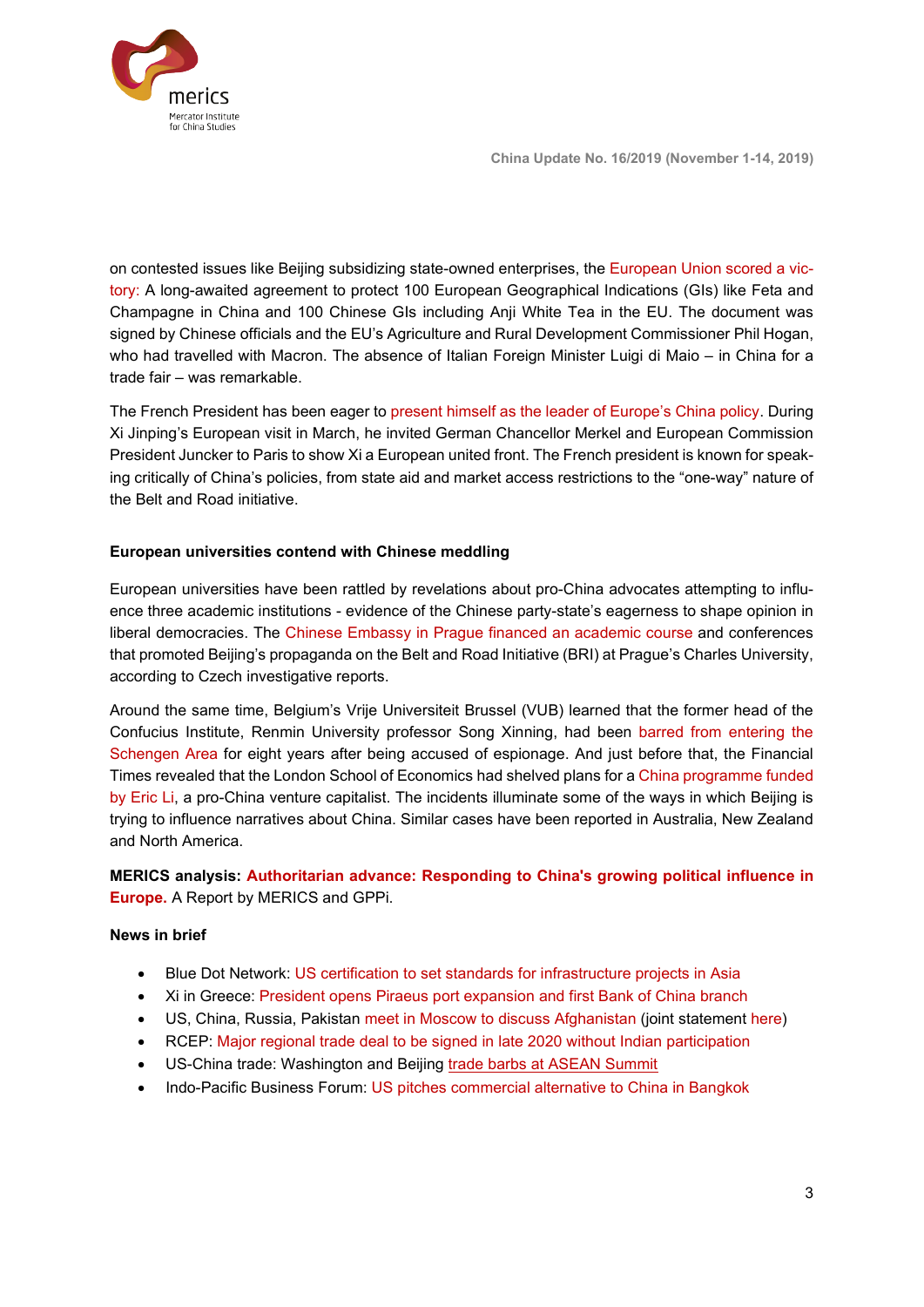

# <span id="page-3-0"></span>**POLITICS, SOCIETY AND MEDIA**

#### <span id="page-3-1"></span>**Xi lines out framework for governance in the new era**

The 4<sup>th</sup> Plenum of the 19<sup>th</sup> Central Committee of the Communist Party of China (CCP) at the end of October vowed that one country two systems, environmental protection, supervising party and government, and ten other governance areas would be "improved" over the coming years. After cementing his power and launching structural reforms, President Xi Jinping used the meeting in Beijing to [launch the](https://www.hongkongfp.com/2019/11/06/chinas-latest-political-reforms-consolidating-xi-jinpings-power-liberalisation/)  [next phase of his rule](https://www.hongkongfp.com/2019/11/06/chinas-latest-political-reforms-consolidating-xi-jinpings-power-liberalisation/) by presenting a framework for governance in his "new era". After the previous Plenum agreed structural changes, the 2019 Plenum concentrated on ensuring policy implementation and adherence to Beijing's official line.

The plenum [issued its bulky](https://www.chinabusinessreview.com/five-takeaways-from-chinas-fourth-plenum/) "Decisions on Some Major Issues Concerning How to Uphold and Improve the System of Socialism with Chinese Characteristics and Advance the Modernization of China's System and Capacity for Governance." With its reference to building "capacity for governance", the Plenum declared its intent to improve the CCP's ability to steer politics, supervise officials, and implement policies. It went to great lengths to confirm Xi's efforts so far - Xi as core leader, party leadership over everything, state-owned enterprises as the economy's mainstay. The Plenum also made clear many existing initiatives – socialist values, environmental policy - are to be viewed as part of a wider systemic overhaul.

#### <span id="page-3-2"></span>**Xi Jinping embraces blockchain as help to CCP ruling China**

China's President Xi Jinping used a late-October politburo study session to [hail blockchain a break](https://www.trendingtopics.at/xi-jinping-china-blockchain/)[through technology](https://www.trendingtopics.at/xi-jinping-china-blockchain/) and to call for its faster and broader development. He acknowledged that blockchain technology had already reached fields such as finance and manufacturing. But he said it should now be used to help China solve economic problems – like financing SMEs or managing risk in banking – and improve social issues like education, employment or food safety. Xi's remarks are noteworthy because China and blockchain technology have a long and volatile relationship. After Bitcoin brought the first functioning blockchain technology to the world, China quickly began to dominate the decentralized global cryptocurrency - so much so that Beijing in 2017 had to restrict cryptocurrencies dramatically for fear of financial instability. At the same time, [government interest in adopting the underlying technology](https://qz.com/838589/chinas-central-bank-is-hiring-blockchain-experts-to-help-it-kill-off-cash/) for use in other fields continued to grow, and Xi's recent statement seems to have given blockchain new momentum in China: [a cryptography law was passed](https://www.chinalawblog.com/2019/11/chinas-new-cryptography-law-still-no-place-to-hide.html) that guarantees government agencies transparent access to encryption techniques, and "mining", the process of maintaining the data management of blockchains, was taken off the list of undesired industries. Disruptive innovations and shortening product life cycles, have made control over data a key concern. Xi's embrace of blockchain is a notable step for China in grappling with the issue.

**MERICS analysis:** [China's blockchain conundrum. B](https://www.merics.org/en/blog/chinas-blockchain-conundrum)logpost by Kai von Carnap.

[Worried about Huawei? Then worry about Chinese blockchains, too.](https://www.merics.org/en/blog/worried-about-huawei-then-worry-about-chinese-blockchains-too) Blogpost by Kai von Carnap.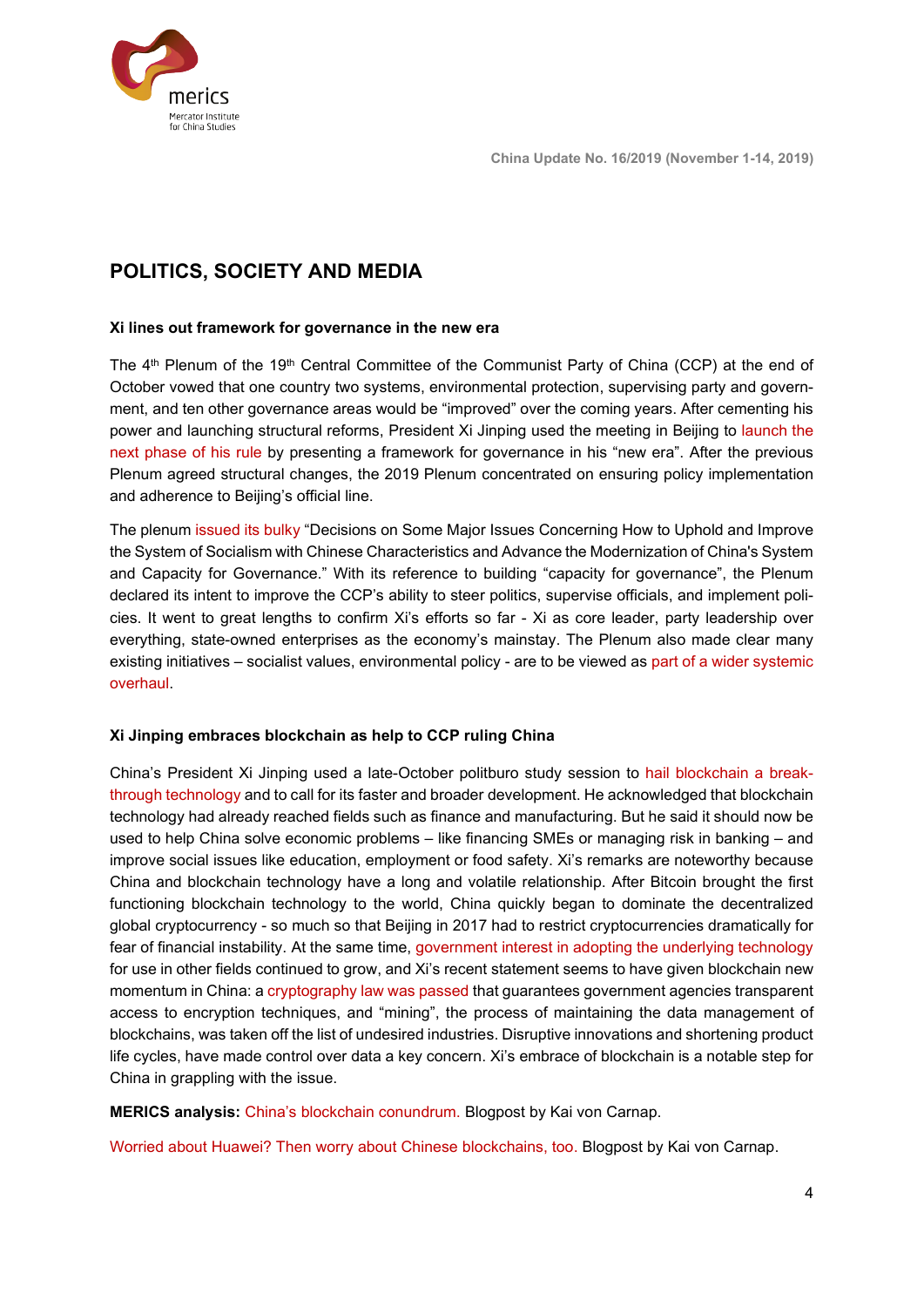

#### **News in brief**

- Promoting patriotism: [China's new morality guidelines for citizens](https://www.theguardian.com/world/2019/oct/29/defend-chinas-honour-beijing-releases-new-morality-guidelines-for-citizens)
- China-Vatican: [First Chinese priests for 70 years publicly ordained, but diocese split](http://www.asianews.it/news-en/Mindong,-first-priestly-ordinations-after-Sino-Vatican-agreement.-Msgr.-Guo-Xijin-absent-(Photos)--48412.html)
- China's facial recognition: University professor sues [wildlife park for violating data privacy](https://www.bbc.com/news/world-asia-china-50324342)

## <span id="page-4-0"></span>**ECONOMY, FINANCE AND TECHNOLOGY**

#### <span id="page-4-1"></span>**Alibaba to list shares in Hong Kong**

Shares in Alibaba could start trading on the Hong Kong Stock Exchange in late November after the Chinese e-commerce giant [won the approval of authorities in Hong Kong.](https://www.ft.com/content/0147cfb6-05a9-11ea-a984-fbbacad9e7dd) The company's second listing after New York was delayed in August given political and financial instability in Hong Kong. But Alibaba's strong recent performance seems to have emboldened it to forge ahead with the project – sales on its 11 November "Singles' Day" were 26 percent higher than the year before, and year-on-year quarterly net profit tripled to 10.4 billion USD. The company reportedly aims to raise [10-15bn USD as early as 25](https://www.ft.com/content/0147cfb6-05a9-11ea-a984-fbbacad9e7dd)  [November,](https://www.ft.com/content/0147cfb6-05a9-11ea-a984-fbbacad9e7dd) making it the largest share sale in Hong Kong – and potentially the second largest globally after Saudi oil company Saudi Aramco – this year. Alibaba decided to list on the New York Stock Exchange in 2014 after the Hong Kong Stock Exchange refused to lift a ban on companies with dual-class shares. Hong Kong finally relaxed the rule last year, opening the way for Alibaba. Its [listing in Hong](https://asia.nikkei.com/Business/China-tech/Why-is-Alibaba-listing-in-Hong-Kong-if-it-doesn-t-need-money)  [Kong](https://asia.nikkei.com/Business/China-tech/Why-is-Alibaba-listing-in-Hong-Kong-if-it-doesn-t-need-money) is a boon for the city amidst violent anti-government protests. It could help restore investor confidence, lure other US-listed Chinese companies such as Baidu and JD.com to Hong Kong and shore up the city's stock exchange as a top IPO market. Beijing is said to be keen for Alibaba to make its shares more freely available to Chinese investors. A Hong Kong listing would allow mainland investors to buy shares via the Shanghai-Hong Kong "Stock Connect" channel.

#### <span id="page-4-2"></span>**International share index raises weight of Chinese A-shares**

Global share-index provider [MSCI said it will raise the importance of mainland Chinese stocks](https://www.caixinglobal.com/2019-11-08/msci-increases-weighting-of-china-a-shares-in-indexes-to-20-101480903.html) in its influential Emerging Market Index to 4.1 percent from 2.55. The move adds the so-called A-shares of 204 Chinese companies to MSCI's global stock-market benchmark – [some 20 percent of A-share com](https://www.reuters.com/article/us-msci-china/china-local-shares-to-rise-above-4-weight-in-msci-em-benchmark-idUSKBN1XH2XC)[panies will now be represented,](https://www.reuters.com/article/us-msci-china/china-local-shares-to-rise-above-4-weight-in-msci-em-benchmark-idUSKBN1XH2XC) up from 15 percent. After the introduction of the Stock Connect mechanism which allows share-trading between Shanghai and Hong Kong, MSCI agreed to increase the Ashares weighting in its indices – A-shares will have a weighting of 12.1 percent in the company's China Index. Stock Connect made possible the flows that the weighting will now mirror. China has made efforts to attract more foreign capital, and MSCI's moves will automatically raise capital flows into China as pension funds and other financial institutions invest in stocks according to their index weighting. The move could help China balance capital flows at a time when there is considerable pressure from investors keen to take their capital out of China.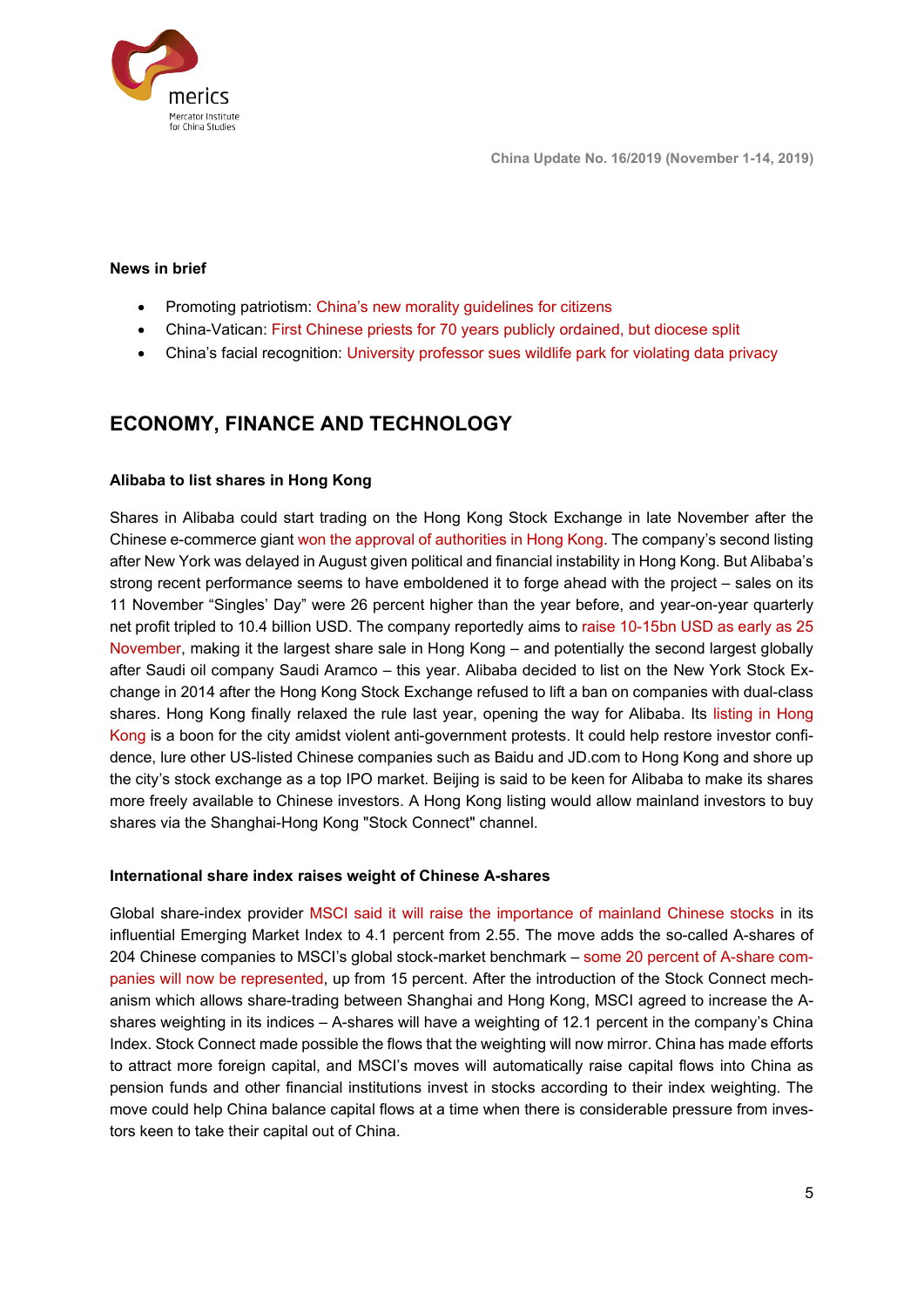



### **News in brief**

- US-China trade conflict: Agreement in principle, [but no sign of a signing anytime soon](https://www.scmp.com/economy/china-economy/article/3036746/china-and-us-agree-phased-rollback-extra-trade-war-tariffs)
- New cars in China: Sales fell by 4 percent in October
- Shenzhen Stock Exchange: Profitability rules for ChiNext [board scrapped](https://www.ft.com/content/4589b484-021e-11ea-b7bc-f3fa4e77dd47)
- Trade data: [Year-to-date exports in October down 0.2 percent](http://data.stats.gov.cn/english/easyquery.htm?cn=A01)
- Loans: [New lending by Chinese banks lowest in two years](https://www.scmp.com/economy/china-economy/article/3037241/chinas-new-bank-loans-drop-lowest-level-almost-two-years)

## <span id="page-5-0"></span>**THE EUROPEAN VIEW**

#### <span id="page-5-1"></span>**The political backlash against Huawei is** building in Germany

by Noah Barkin, Visiting Academic Fellow at MERICS

The German debate over 5G has long been shrouded by opaque technical discussions conducted by obscure government agencies, largely behind closed doors. But in recent weeks long-simmering tensions within Chancellor Angela Merkel's coalition have boiled over into public view: To allow or not to allow the participation of Chinese suppliers Huawei and ZTE in the country's next-generation mobile network? It is too early to predict the answer. But the open debate is healthy and overdue.

The trigger was a softening [of the security criteria](https://www.scmp.com/news/china/diplomacy/article/3033254/germanys-proposal-5g-network-security-leaves-door-open-chinas) for selecting 5G suppliers by Germany's Economy Ministry, with the apparent blessing of the Chancellery. Their argument – as outlined by Economy Minister Peter Altmaier at a meeting of conservative lawmakers in the days after the so-called *[Sicher](https://www.bundesnetzagentur.de/SharedDocs/Downloads/DE/Sachgebiete/Telekommunikation/Unternehmen_Institutionen/Anbieterpflichten/OeffentlicheSicherheit/KatalogSicherheitsanforderungen/KatalogSicherheitsanforderungen2.pdf?__blob=publicationFile&v=2)[heitskatalog](https://www.bundesnetzagentur.de/SharedDocs/Downloads/DE/Sachgebiete/Telekommunikation/Unternehmen_Institutionen/Anbieterpflichten/OeffentlicheSicherheit/KatalogSicherheitsanforderungen/KatalogSicherheitsanforderungen2.pdf?__blob=publicationFile&v=2)* was unveiled – was that tougher rules would amount to a de facto exclusion of Huawei and ZTE and spark a damaging economic backlash from China. German officials confirm that this message was communicated to Merkel during [her visit to Beijing](https://www.merics.org/en/blog/vulnerable-germany-finds-it-hard-say-no-china) in early September.

The first to push back was Norbert Röttgen, the head of the foreign affairs committee in the Bundestag. He quickly assembled a group of conservative lawmakers who publicly opposed a Chinese role in German 5G. Then the floodgates opened and, [in swift succession,](https://www.ft.com/content/f97731da-fa6f-11e9-a354-36acbbb0d9b6) the head of the BND foreign intelligence agency Bruno Kahl, Foreign Minister [Heiko Maas,](https://www.reuters.com/article/us-germany-telecoms-5g/german-minister-casts-doubt-on-huawei-participation-in-5g-build-out-idUSKBN1XE2EB) and Defense Minister Annegret Kramp-Karrenbauer all voiced their skepticism about Chinese involvement. Crucially, AKK, as she is known, is leader of Merkel's Christian Democratic Union and the Chancellor's favored successor.

At a special Bundestag hearing on 5G organized by Röttgen this past week, it was clear that lawmakers in other parties, including Social Democrats, Greens and Free Democrats, are also skeptical. The timetable for feedback on the new security criteria has now been extended and the process could easily drag on into the second quarter of next year. Merkel and incoming European Commission President Ursula von der Leyen have said they would like to see a [common EU position](https://de.reuters.com/article/deutschland-huawei-idDEKBN1XI1KS) on 5G. But to achieve even a semblance of EU consensus, Germany will need to sort itself out first.